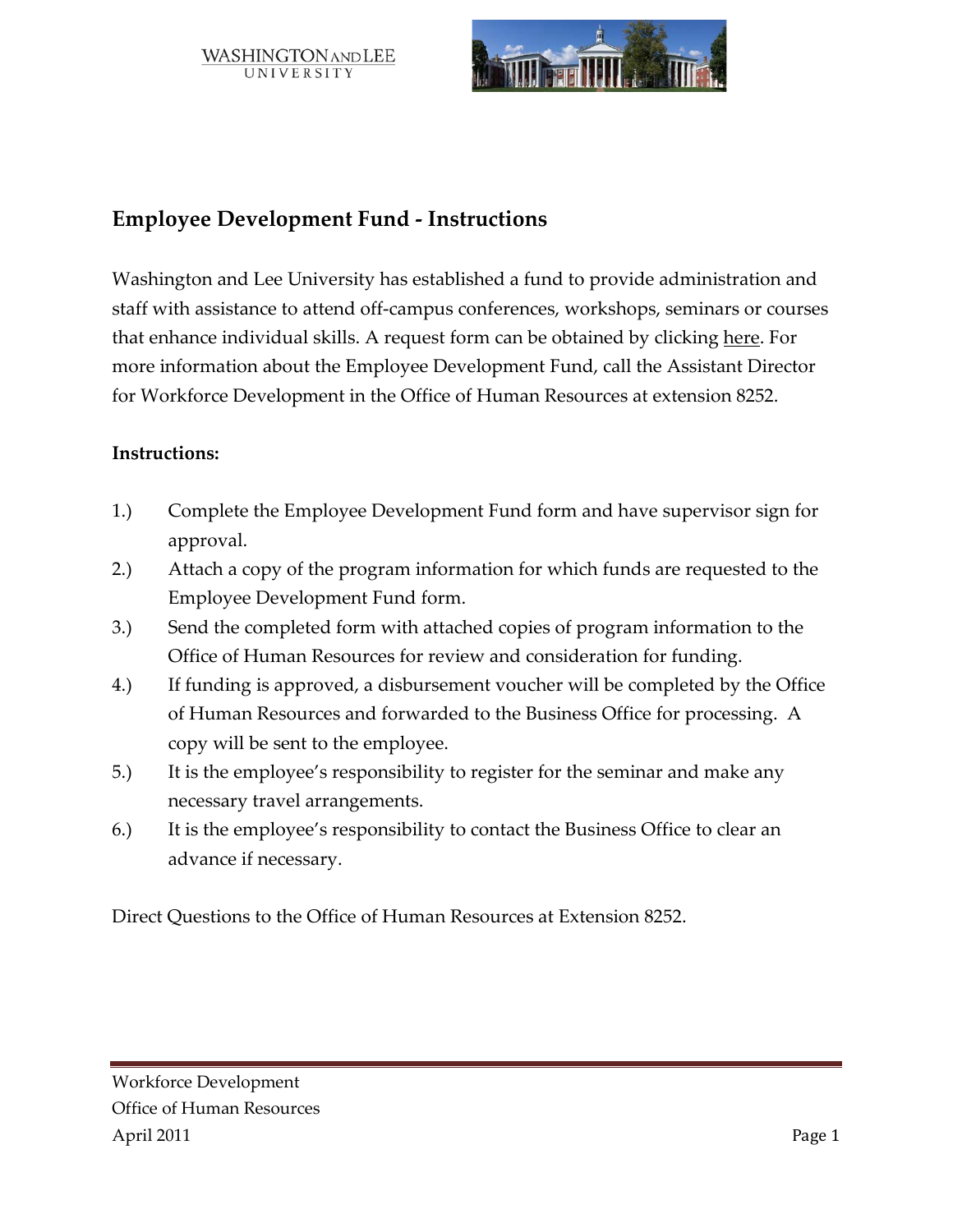## **Washington and Lee University EMPLOYEE DEVELOPMENT FUND REQUEST**

Complete the information below and send the form to the Office of Human Resources

| Name     | Date  |
|----------|-------|
| Position | Dept. |

1. Describe the type of program/activity for which you are requesting funding, where it will take place and the specific date(s). Attach program information.

2. Describe the benefit of attending the requested program as it relates to your work and professional development (attach brochure/flyer if available).

3. Provide a list of expenses to be incurred (also include any other sources of funding you will utilize).

| Տ  | seminar | \$<br>parking |                                   | lunch |
|----|---------|---------------|-----------------------------------|-------|
| \$ | mileage | \$            | other (describe expense(s) below) |       |
|    |         |               |                                   |       |
|    |         |               |                                   |       |

Workforce Development Office of Human Resources April 2011 Page 2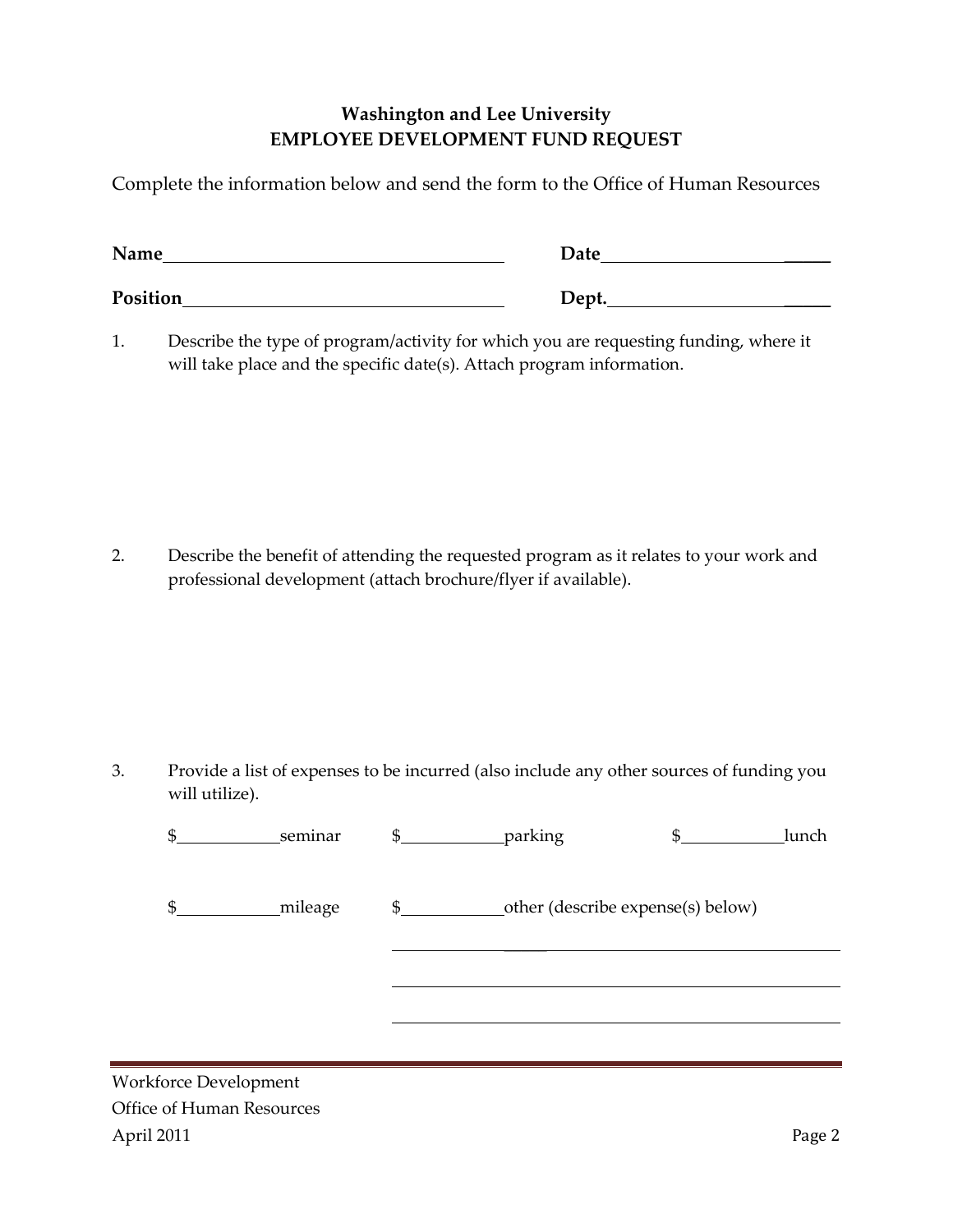| 4. | Total amount necessary for this course: \$             |
|----|--------------------------------------------------------|
|    | Amount available through departmental funds: \$        |
|    | Amount requested from HR employee development funds \$ |

5. Employee's signature Date

*If approved please:*

\_\_\_\_ Make payment to me and deliver through campus mail.

- \_\_\_\_ Make payment to me and hold in the Business Office for pick up.
- \_\_\_\_ Make payment directly to the training site or educational institution.
- 6. Supervisor Approval (and other information) is needed on the next page.
- 7. Human Resources Approval (Based on the funds available, Human Resources may authorize use of funds to support attendance at conferences, workshops or seminars that enhance the individual's job performance and/or contributions to the University. Other available sources of funding should be utilized first whenever possible.)

| Funds approved | Not approved | Amount \$ |
|----------------|--------------|-----------|
|                |              |           |

| HR signature | Jate |  |
|--------------|------|--|
|              |      |  |